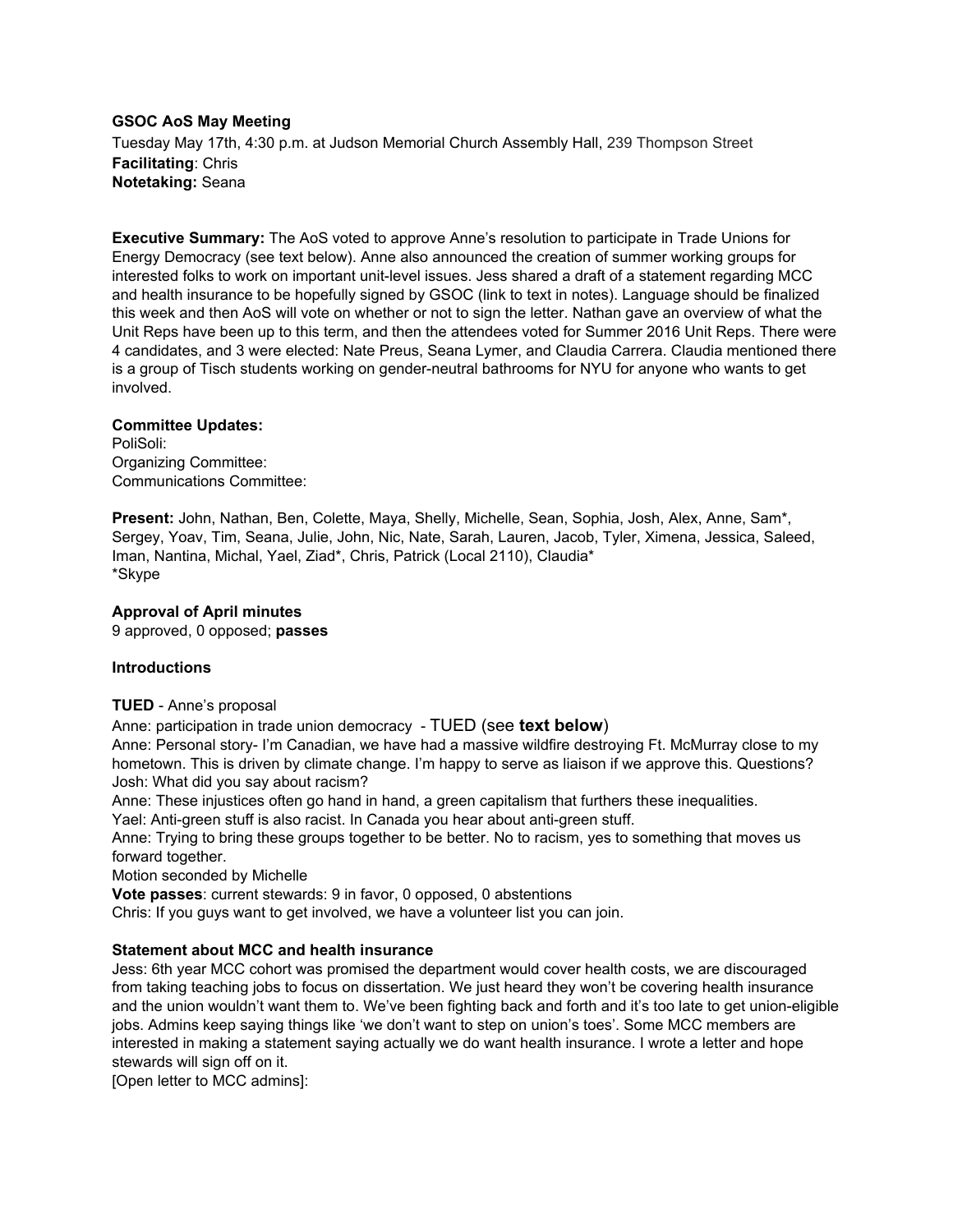We must make it clear we do not support the department denying health insurance. We recognize academic research as labor. We aim for parity across schools and across years. Steinhardt has fallen short in many ways and the union expects Steinhardt to step up. Steinhardt students charged a minimum of \$7k fees every year starting year 3. We urge you to meet your responsibility to provide health insurance. Chris: We will distribute the full text and then stewards can have time to look at it. We can set up a vote later, maybe Friday by 5pm? People should make their suggested edits before then. Colette: Before we send to higher-ups we should see if this is happening in other departments. Jess: I am not sure either who is best to send this to but we should talk about it.

## **Unit** Rep de-brief

Nathan: One big issue is NYU has failed to implement health insurance properly. They were supposed to give a discount to workers so they would only be paying 10%. Instead they have been issuing reimbursements and a lot of people don't get those reimbursements. This leaves it to us to make sure everyone is getting their reimbursements, it's a lot of work and a lot of people don't even end up getting it. We are trying to think of how to fix this is but it's been tricky. We did have a grievance for June 1 but it's not precisely on this issue. **[REDACTED]**Another issue is benefits for late hires. At one point an admin told us there were no benefits for late hires, but sometimes they have if you send them the name of a particular person. We are filing a grievance on this. Also an issue with dental - if you are working in spring, NYU says you can't have dental if you signed up in the fall. They won't reimburse you for the payment. We are also still working on the Incubator grievance. Those members should be part of the union and getting those benefits. We have an arbitration for Steinhardt fees.

Patrick: Yes the second is May 23 because the first part we had more witnesses than we had time for. It's possible this will go on throughout the summer.

Nathan: A lot of what we do is work with the Local on grievance work. Our former system was different, I used to do more organizing while Ella was handling grievances. Another big thing we do is make sure the meetings are scheduled. We planned the meetings and town halls.

Shelly: If you just call the dental office and tell them you are entitled to it, they will give it to you. Also for the outgoing unit reps, thank you for your service.

Anne: Plus you get chocolates from me.

Yael: Apparently they are raising health insurance premiums like 24%, what's that about?

Anne: I'm recruiting people to join my summer working groups, one of those is about this issue.

Nathan: We may be able to grieve that under maintenance of benefits but I'm not sure. We could also push back through organizing. The grievance process is slow.

Tim: When they do that with the health insurance, we should ask them to account for what that increase is. Sometimes they are trying to charge us for fees we are not actually responsible. It would help to get them to put on paper what they are charging us for.

Colette: I encourage everyone to talk to as many people as you can. Having conversations is organizing and we don't need to wait, we can do that anytime.

Josh: Shelly, who isn't checking on the StuDent?

Shelly: The office for dental insurance. I called and got the coverage.

# **Unit rep elections**

Chris: Right now for candidates I have Nate Preus, Nathan Pensler, Jacob Denz, Seana Lymer, and Claudia Carrera who is joining us by gchat. That's 5 candidates, is there anybody else who wants to put themselves forward for summer?

Josh: What are the eligibility requirements?

Chris: You must be a card-signing member, in residence, and must be a steward.

Josh: Can I ask people who are eligible but not running to raise their hands?

Chris: Sure. Anyone want to nominate? Given that not everybody here is on the activist list, we should have the candidates make brief statements.

Nate: I am still pretty new, involved since last fall but getting more and more involved. Worked with bylaws and elections, look forward to building on that. I am interested in doing as much on-the-ground work as I can.

Nathan: I'm no longer running since I won't be around that much. I'm rescinding my self-nomination.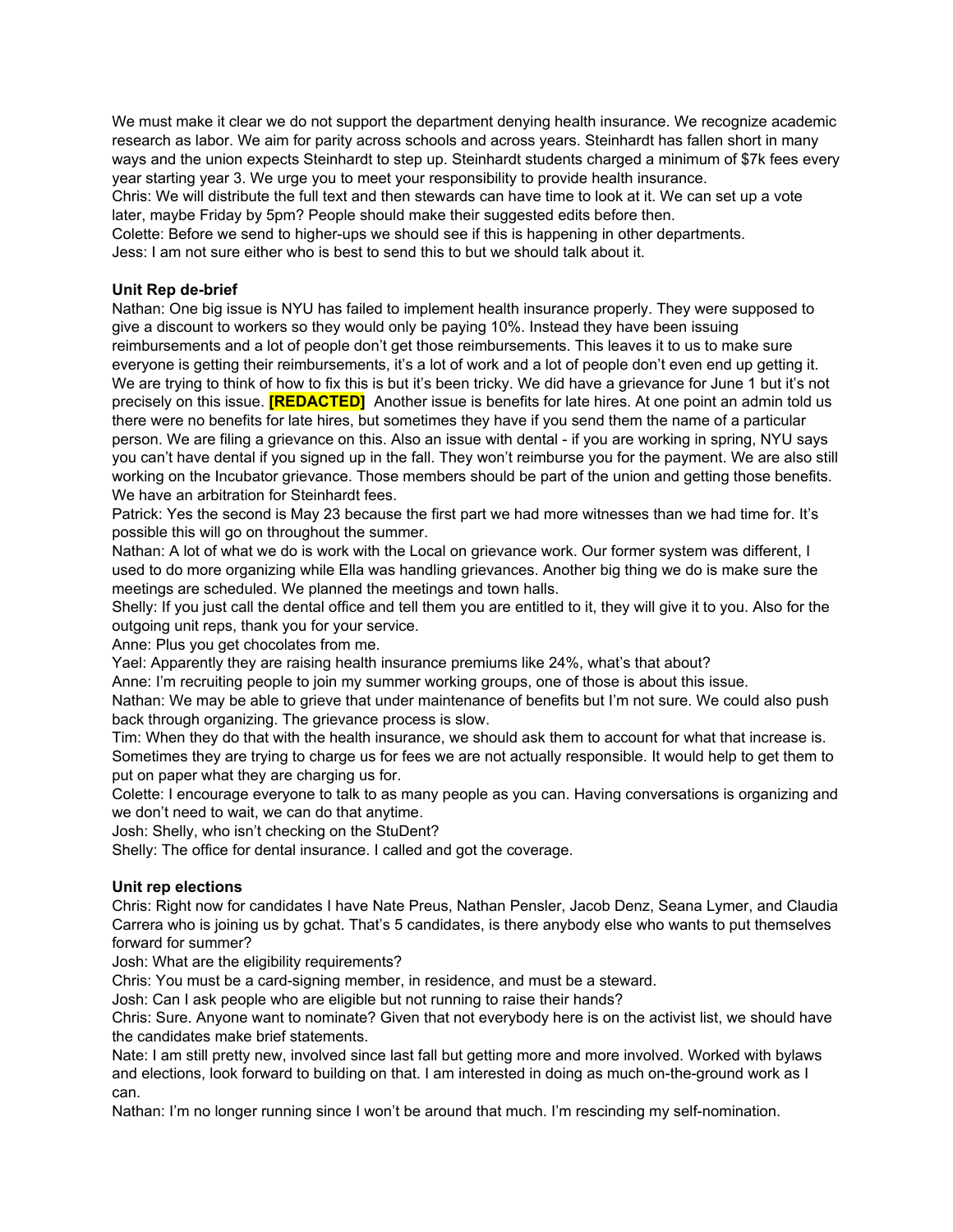Jacob: I'd like to be Unit Rep, I have a lot of experience with GSOC. I think I'm the only candidate with preand post-contract GSOC. I have done a lot of organizing, including with the adjuncts at Barnard College. I've tried to follow all aspects of what the union does. I would be a valuable dissenting voice given I have a different perspective about the Local compared to other candidates. The Executive Board was re-elected yesterday and we have to continue working with them. I have had differing opinions about the ways some things have been done, for example the way these elections are being run. I would love to work with any of the people who are running but I am asking that if you vote for me you only vote for me.

Claudia: I'm a 3rd year in Music, I've been involved in GSOC during the contract campaign. I've worked to organize my department and to get a communications structure up and running. I was co-chair of Bylaws. Part of the reason I am drawn to serve is that I have a mind for detail especially contract language. This is a good time of year for me to put the these skills to use for GSOC. I have a good sense of how the unit runs which will be useful as things change in the future, such as when we get a Unit Chair. Seana: statement

Chris: I propose we run through each name as we went through them speaking. We will use the honor system but you should only vote for three people. Has anybody not signed a card?

Nate: 25 Jacob: 10 Claudia: 25 Seana: 25

## **Announcements**

Josh: Was it clear that people on the phone could vote? Chris: Yes that was settled long ago. Chris: [announcement of Local 2110 Executive Board Elections] Shelly: Also congrats to Patrick who just got married! Claudia: I've heard from Tisch students interested in gender-neutral bathrooms. There's a brainstorming

session going on right now about what they might want to demand from the university. If you are interested in these issues then send me an email.

#### \*\*\*\*\*\*\*\*\*\*\*\*\*

APPENDIX

TUED resolution text:

## **Resolution to participate in Trade Unions for Energy Democracy:**

WHEREAS the privatization of energy infrastructures and the public subsidization of extractive fossil fuel industries produces poor value for the working and vulnerable classes, perpetuates systems of inequity and structural violence, fosters anthropogenic climate change, and endangers the health and safety of global environmental systems, world populations, and GSOC members, and

WHEREAS a transition to new systems of power, infrastructural governance, and transportation are necessary to the maintenance of human and nonhuman life and dignity in the face of these challenges, and

WHEREAS the nature of green infrastructures, their politics, and their economies are open for debate, requiring broad social mobilization and strong voices from labor therefore

BE IT RESOLVED THAT GSOC-UAW-Local 2110 will participate in Trade Unions for Energy Democracy, a consortium of labor organizations working to foster an energy transition that works to promote social justice, unionized jobs, collective governance of the commons, and greater commitments to global solidarity and carbon equity, and